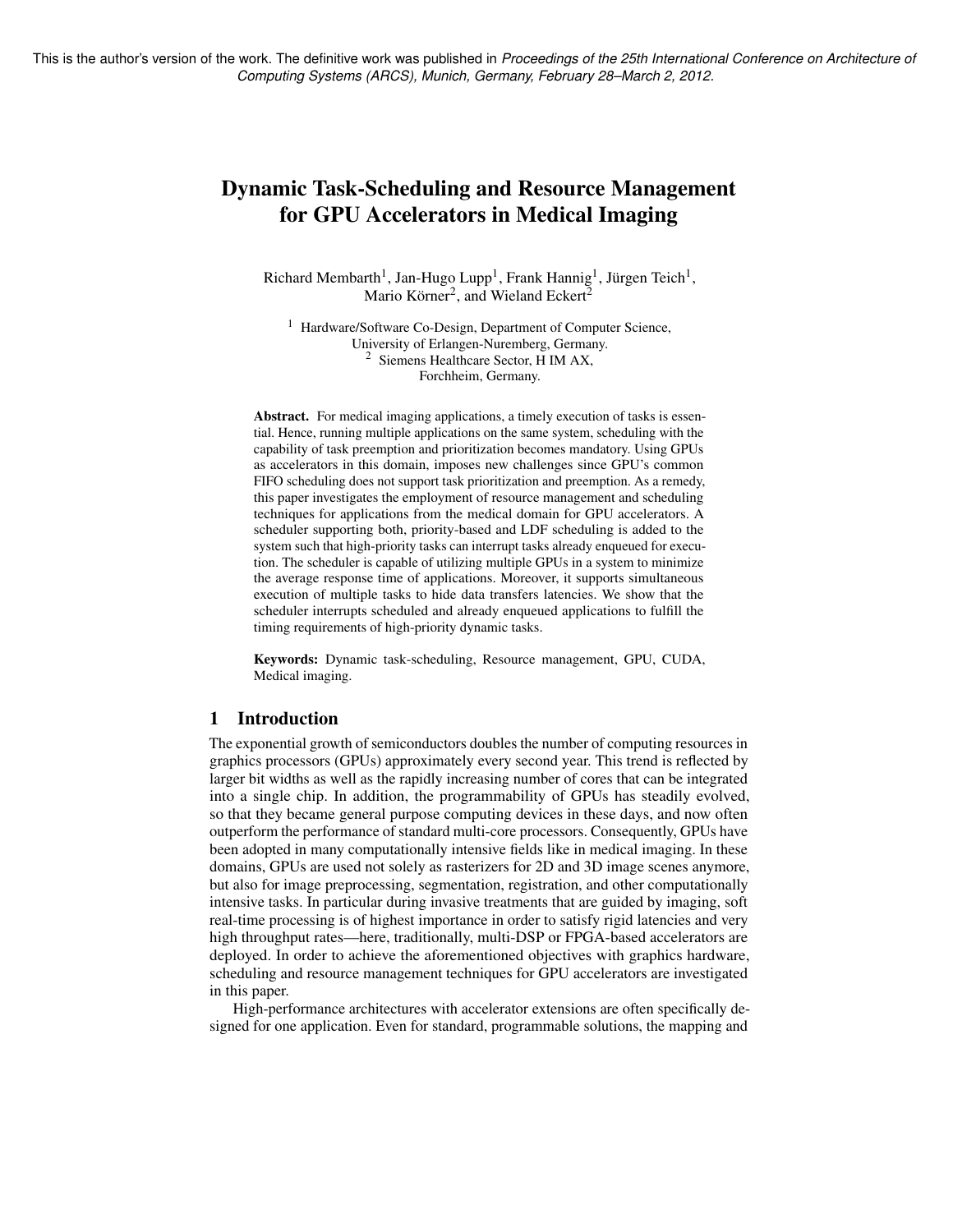binding of sub-algorithms to computing/accelerator resources is static and predetermined before run-time. Only few flexible approaches exist that can overcome this limitation. For instance, the Vforce framework presented by Moore et al. in [\[8\]](#page-11-0) is an environment for multi-node supercomputers with reconfigurable FPGA accelerators. Specific to Vforce is the ability to perform load balancing at run-time by a resource manager. However, the framework does not consider constraints imposed by the application such as timing requirements and does not provide support for GPU accelerators. A framework which accounts also for multiple accelerators such as GPUs and FPGAs was recently proposed by Beisel et al. in [\[3\]](#page-11-1). Here, the authors extend the GNU/Linux scheduler to support time-sharing of accelerator resources between multiple user-level applications and provide an API to use their scheduler. This allows fairness between multiple applications competing for the same accelerator resource. However, their scheduler considers no timing constraints such as task execution times and deadlines.

The fined-grained scheduling of operations and blocks [\[2,](#page-11-2) [5\]](#page-11-3) to increase the performance of a single application has been studied extensively on graphics processors. For example, using *persistent threads* [\[2\]](#page-11-2) is an efficient technique for load balancing for single kernels executed on graphics cards in situations where the work performed by single threads is data dependent.

However, scheduling and resource-management of multiple (heterogeneous) graphics cards and applications specified at task-level—possibly with annotated constraints—has been barely considered. Although running applications on the GPU can be interrupted and resumed using checkpointing/restarting tools [\[9,](#page-11-4)[10\]](#page-11-5), these tools allow to interrupt running applications only at synchronization points and the involved overhead makes them not suitable for time-critical applications such as considered in this paper. To the best of our knowledge, we consider for the first time a scheduling framework for GPU accelerators that considers a) multiple applications at task-level, with b) annotated constraints such as priorities, inter-task dependencies, deadlines, or execution times in order to allow c) dynamic high-priority tasks to interrupt tasks enqueued for execution. Thereby, the scheduler utilizes d) multiple heterogeneous GPU accelerators while exploiting e) the simultaneous execution of multiple kernels (like data transfer kernels and compute kernels) on the same GPU accelerator.

The remainder or the paper is organized as follows: Section [2](#page-1-0) defines the requirements to the scheduler with the help of a scenario from medical imaging. The concepts of the scheduling framework are discussed in Section [3,](#page-3-0) while the scheduler is evaluated in Section [4.](#page-6-0) Finally, the paper is concluded in Section [5.](#page-11-6)

## <span id="page-1-0"></span>2 Scheduling Requirements

In this section, the requirements to the scheduler are explained using a motivating example from medical imaging.

## 2.1 Motivating Example

Considered is a versatile GPU-based compute server for accelerating computationally intensive tasks. A possible scenario could be an application for image preprocessing that has to be run in soft real-time during an angiography treatment with 25 frames per second (fps). This application may consist of several algorithms that have to be executed in a pipelined fashion for each image as shown in Fig. [1.](#page-2-0) The example shows a pipeline consisting of four kernels A1–A4, which may compensate defect pixels, temperature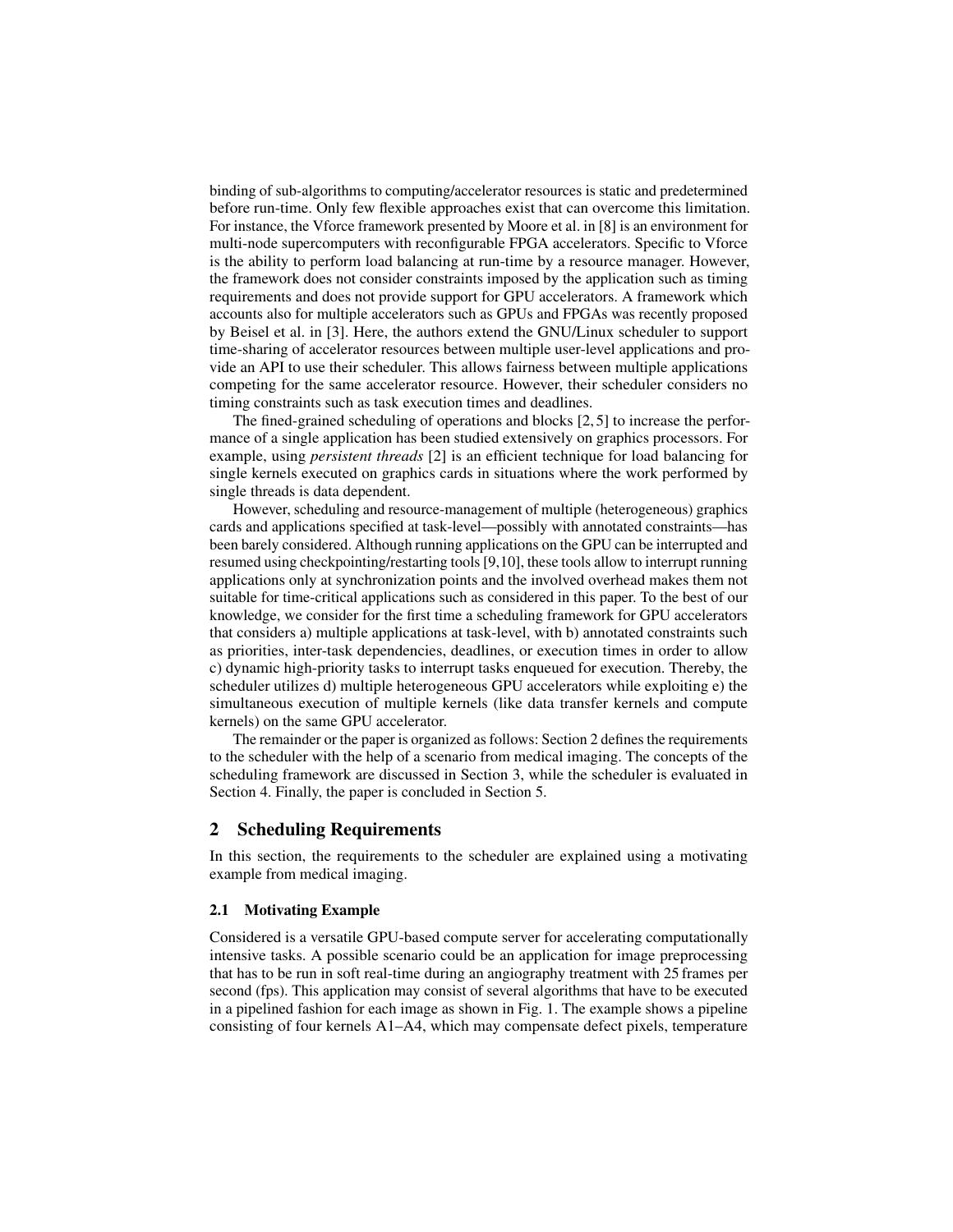<span id="page-2-0"></span>

*Fig. 1:* Two applications *A* and *B* scheduled to a compute server. Application *A* is time-critical and therefore, the calculation of application *B* has to be interrupted to guarantee timing constraints.

effects, apply a filter, or crop the image (see [\[7\]](#page-11-7)). Besides guaranteeing the timing constraints, the GPU server may process other low-priority tasks in the background, like a volume computation or image registration, which are not time-critical (task B1–B2 in Fig. [1\)](#page-2-0). Such flexible scheduling is not possible using the current scheduling policy of graphics cards. Once tasks (also called *kernels* on the GPU) are submitted for execution to the GPU, they are stored to a queue and processed in a first in, first out (FIFO) manner. New arriving high-priority tasks are also enqueued to the same queue and have to wait until all proceeding tasks have been processed. In order to allow the desired flexible behavior, we introduce a scheduler in software that precedes the hardware scheduler of graphics cards.

## 2.2 Scheduling Requirements

Looking at the example from Fig. [1,](#page-2-0) the scheduler has to support at least constraints annotated to applications, the ability to dynamically interrupt tasks already enqueued for execution, and the automatic scheduling. In particular, the following requirements have to be fulfilled by a flexible scheduler in a compute-server:

- Scheduling of independent kernels (task-parallel execution)
- Explicit specification of processing sequence of kernels
- Estimation of execution time of kernels
- Interrupt of current execution and resumption (for dynamic kernels, preemptive scheduling)
- Priority-based scheduling
- Priority-based scheduling with deadlines (real-time requirements)
- Resource management (e. g., devices, memory)
- Utilization of multiple graphics cards (multi-GPU support)

From a user perspective, kernels annotated with execution constraints are passed to the scheduler. To pass kernels to the scheduler, the following aspects have to be considered and provided by the scheduler:

- A set of kernels can be submitted to the scheduler (e. g., in the form of a task graph)
- The data dependencies between the kernels can be modeled (e. g., using edges within the task graph)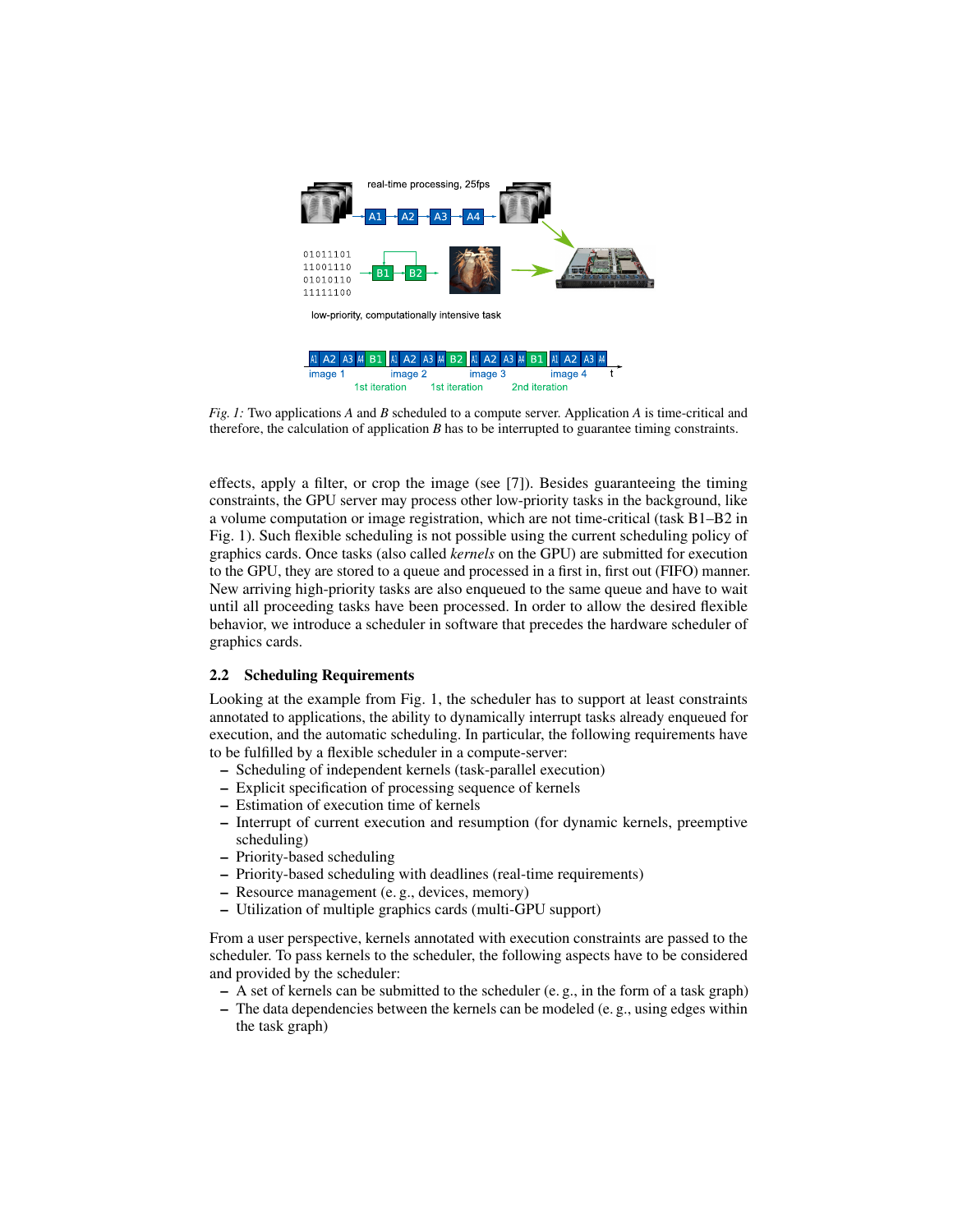- Execution constraints can be annotated to each kernel (e. g., deadlines for real-time requirements or priorities)
- New kernels can be submitted to the scheduler at run-time (i. e., dynamic scheduling)

Since the scheduler has to support data dependencies as well as real-time constraints, the scheduler is based on the *Latest Deadline First* (LDF) scheduling discipline [\[4\]](#page-11-8). LDF minimizes the maximal lateness of a set of tasks.

# <span id="page-3-0"></span>3 Scheduling Framework

This section describes the design of the scheduler and the properties of its components. The implementation of the scheduling framework provides support for CUDA, although the principles are also valid for other GPU programming interfaces. Hence, the framework can be easily extended to support for instance also OpenCL.

#### 3.1 Scheduler Design

*Kernels:* the basic elements for execution on graphics cards are *kernels*. We introduce an abstract representation based on C++ classes. Each user-defined kernel inherits from a global kernel base class that allows the programmer to describe the properties of the kernel itself as well as properties required for scheduling. The scheduling related properties are as follows: a) priority, b) deadline, c) worst-case execution time (WCET), d) stream, and e) event. The programmer has to specify the priority, deadline, and worstcase execution time of a kernel. This information is used to determine the schedule of all kernels. The stream and event associated with a kernel, are set by the scheduler: *streams* are required to allow overlapped kernel executions and data transfers as well as concurrent execution of multiple kernels on Fermi hardware [\[1\]](#page-11-9). *Events* are required to synchronize between different streams in order to preserve data dependencies. The assignment of streams to kernels and the utilization of events is described later on. The invocation of the CUDA kernel itself is specified in the *run()* method of each kernel. This method is called by the scheduler whenever the kernel is scheduled for execution on the graphics hardware. Initialization for a kernel can be expressed in the *constructor* of the kernel class. The kernel can be a compute kernel as well as a data transfer kernel.

*Data dependencies:* to specify data dependencies between kernels, a directed acyclic graph (DAG) is used as seen in Fig. [2.](#page-7-0) Each kernel is a node in the DAG and each edge in the DAG denotes a data dependency. In addition, a *no operation* (NOP) node is added as entry point for a tree of kernels. In the example DAG, kernels for data allocation, data transfers, and computations are used.

*Streams:* graphics cards allow the concurrent execution of data transfer kernels and compute kernels. In order to utilize this feature, the kernels that should be overlapped, have to be in different streams. Streams represent different execution queues on the graphics card. In case there are two kernels from different streams ready for execution (with different type—data transfer and compute), they are executed at the same time. Fermi hardware allows even the same kernel to be executed at the same time (e. g., multiple compute kernels from different streams or data transfer kernels to and from graphics card memory). The scheduler supports streams and assigns streams automatically in order to benefit from concurrent kernel execution. To do so, the scheduler scans the whole DAG from the root to the bottom and checks if data dependencies allow to use different streams. That is, if a node has more than one successor, all successors can be executed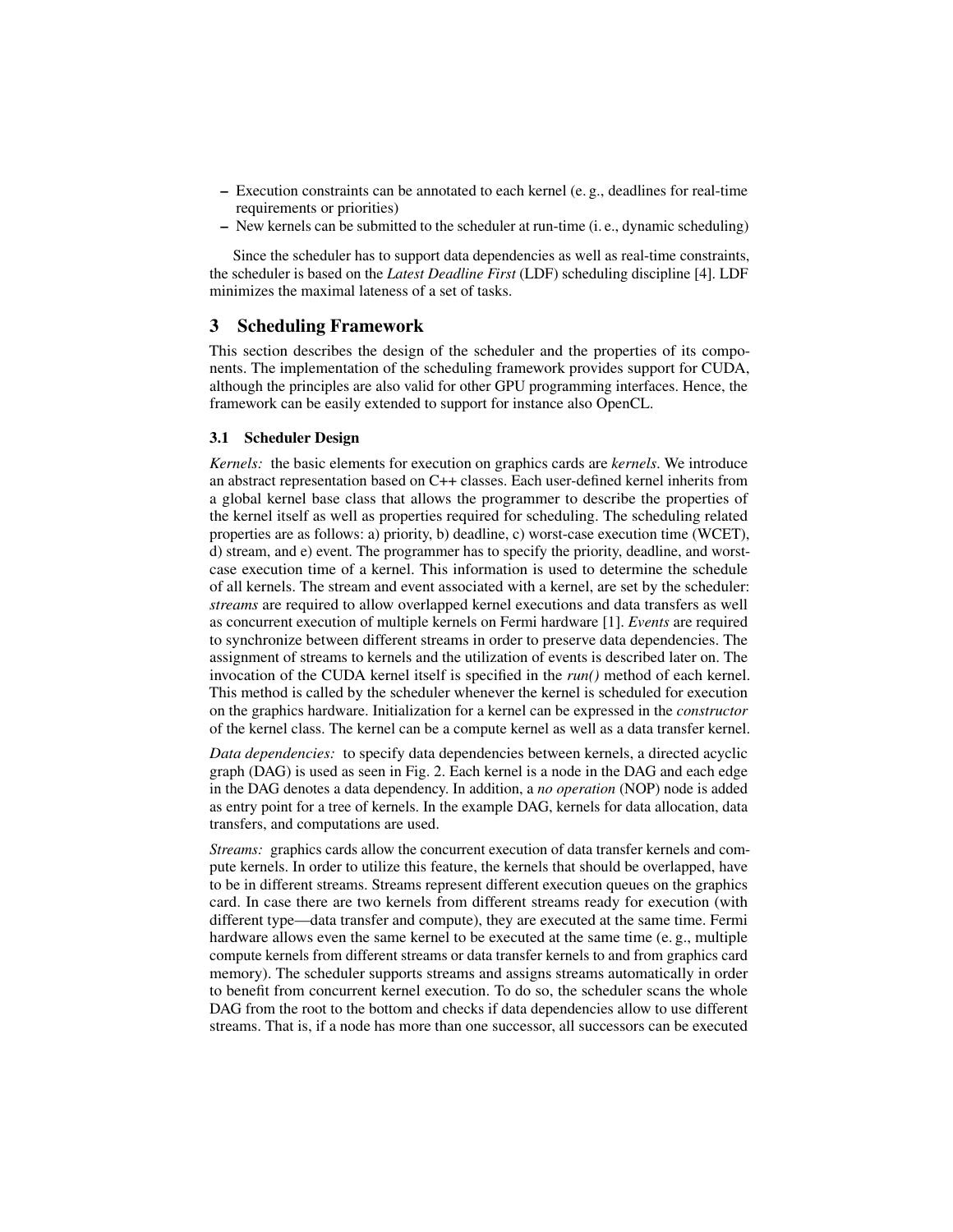Algorithm 1: Assignment of streams to tasks for concurrent kernel execution.



<span id="page-4-0"></span>concurrently. In Algorithm [1,](#page-4-0) this is done by checking if the parent node has more than one successor (lines 6–12). Iff this is the case, a new stream gets created and assigned to the node (line 9), otherwise, the stream from the parent node will be used (line 11). In case a node has more than one predecessor, the stream of one of the predecessors can be reused and it has to be ensured that all predecessors have finished their execution (discussed in the next paragraph). In order to simplify the synchronization, the scheduler assigns in this case also a new stream to the node (line 3–4).

While the algorithm assigns streams such that data transfer kernels can be overlapped with compute kernels, synchronization, if required, is added later on. The graphics card scheduler may also use a different schedule and overlap the data transfer kernels with the compute kernels. The scheduler assigns streams so that both possibilities are given to the scheduler of the graphics card.

*Synchronization:* once streams are assigned to the nodes, synchronization has to be added to nodes where data dependencies exist and different streams are used. Synchronization between two streams requires two steps and is realized using *events* in CUDA. An event is handled like a normal kernel, enqueued into a stream using *cudaEventRecord()*, and executed as soon as all previously enqueued kernels to the stream are finished. Events take just the current time stamp on the graphics card and can be used for timing analysis and for synchronization. In case of synchronization, *cudaEventSynchronize()*—blocking until the specified event was triggered—can be used to ensure a task has finished: the event has to be recorded after the last kernel in a stream has been executed, and the second stream has to synchronize for the recorded event before executing the first kernel. The event has to be recorded whenever a series of kernels assigned to the same stream ends. The first part of Algorithm [2](#page-5-0) describes the two cases when this is necessary: a) in case a node has more than one successors (line 3–6) and b) in case the node has one child and a different stream was assigned to the child (line 8–13: this is the case iff the child has more than one predecessor and, hence, a different stream was assigned in lines 3–4 of Algorithm [1\)](#page-4-0).

After the events have been added, the successor nodes in different streams have to synchronize on these events. Algorithm [3](#page-5-1) describes how this is done: when a node has more than one predecessor, it synchronizes to the event of each of the predecessors (line 2–6). In case the node has only one parent node, synchronization is only needed if the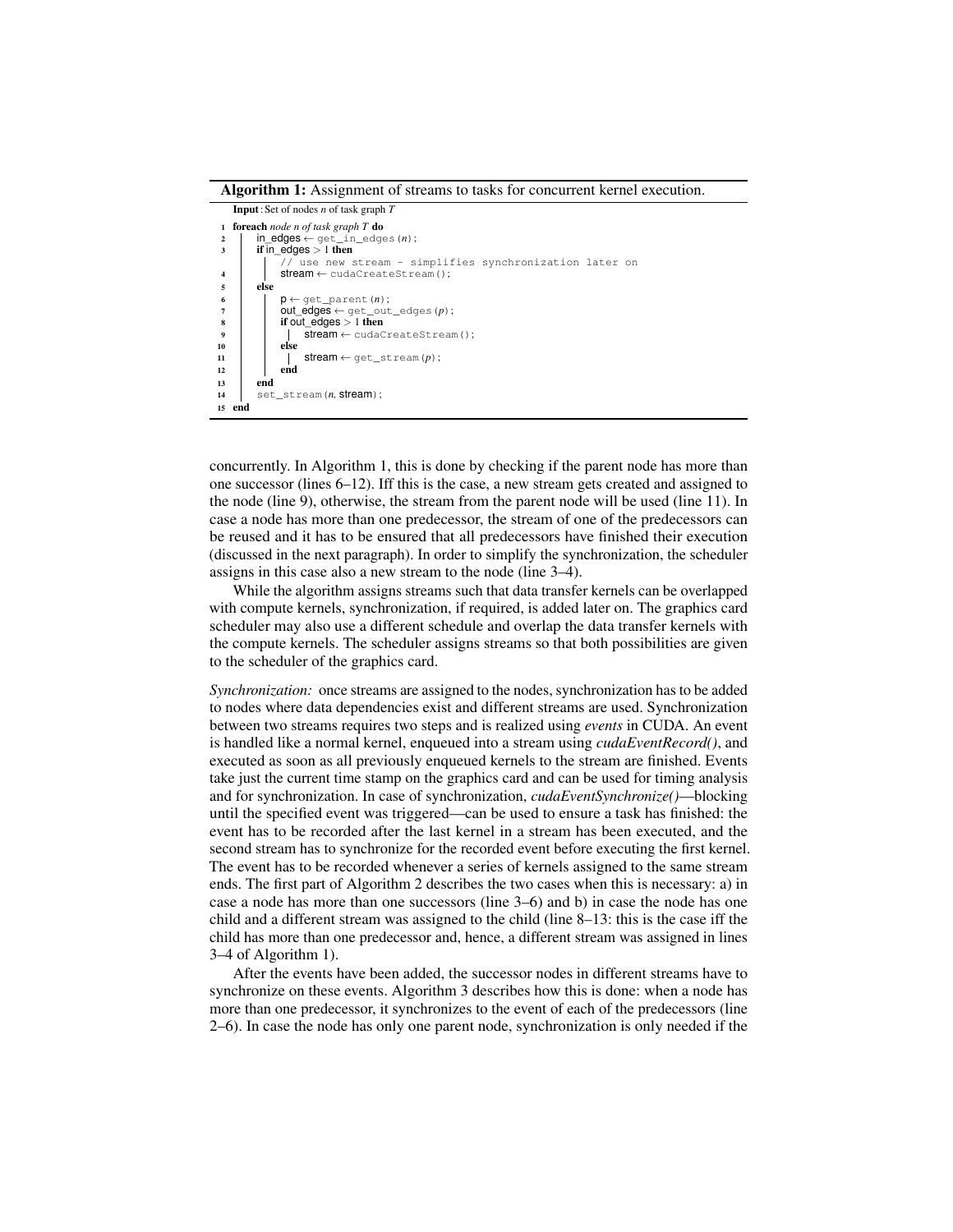Algorithm 2: Assignment of events to tasks for synchronization of streams.



<span id="page-5-0"></span>parent node uses a different stream (line 9–12: the current node is not the only successor of the parent node).



#### <span id="page-5-1"></span>3.2 Dynamic Scheduling

Once streams are assigned to the nodes of the DAG and synchronization events are assigned, the LDF scheduling is applied and a task list for the schedule is created. This task list and the corresponding DAG is passed from the scheduler to a dedicated host thread responsible for scheduling kernels to the graphics card. This thread starts enqueueing kernels from the task list to the graphics cards, using the assigned stream of each kernel. Before the kernel is enqueued, event synchronization is applied if necessary. Likewise, events are recorded after the kernel has been issued if necessary. If the scheduler enqueues all tasks in the task list to the graphics card, the flexibility to interrupt the execution of the current task graph, for example for a high-priority task—is lost. Therefore, the scheduler issues only kernels that take a certain, adjustable, amount of time for execution.

When a new task or task tree arrives at the scheduler, it can now create a new schedule for the remaining tasks of the old tree and the tasks of the new tree. This is done by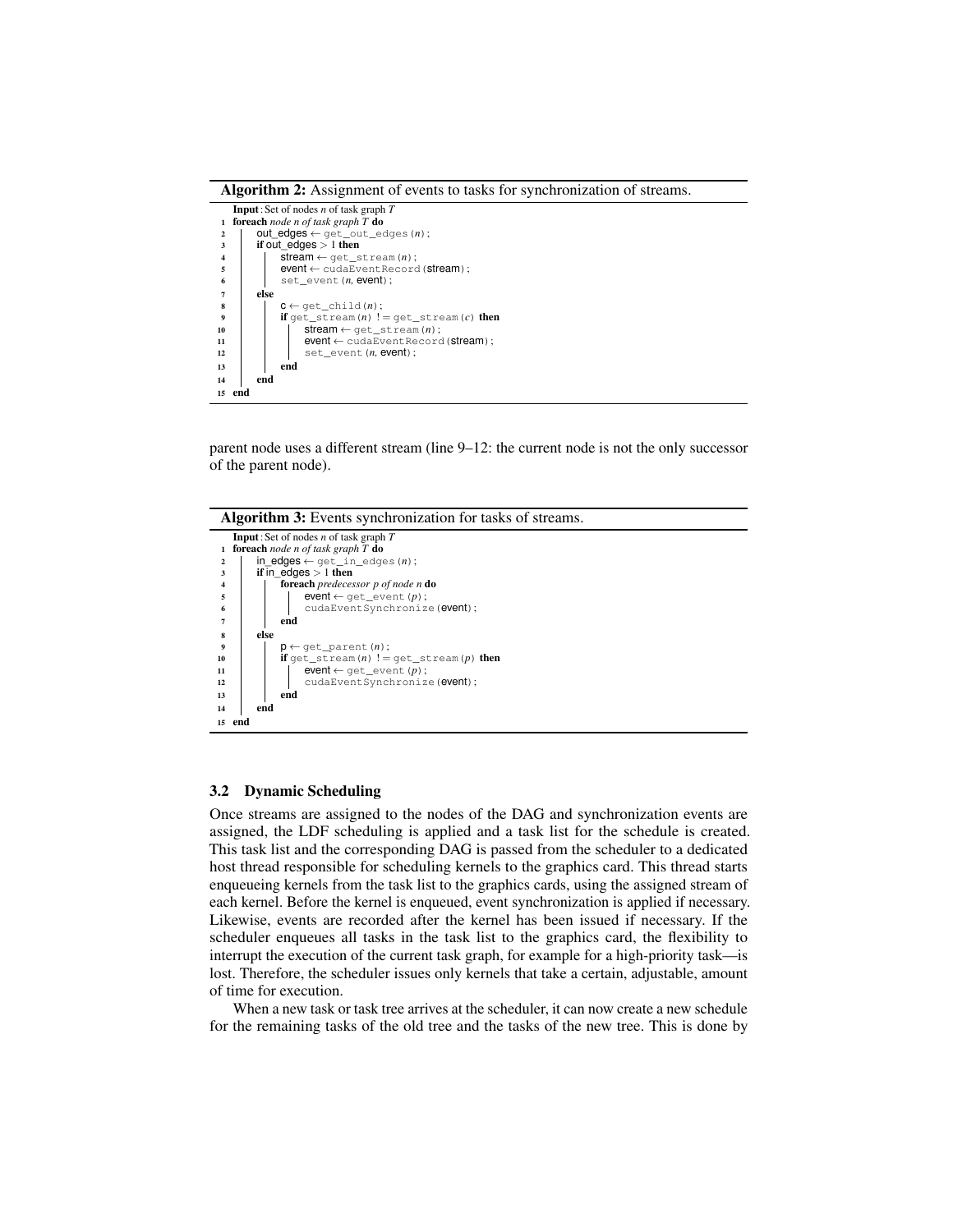inserting the new tree as a child of the NOP node and calculating a new schedule using LDF. Adding the new tree as a child to the NOP node of the existing tree assures that no data dependencies exist between the old and new task tree.

### 3.3 Multi-GPU Support

The scheduler supports multiple GPUs: at startup, two threads are created per GPU. One for issuing kernels from the kernel list to the GPU and one for building the task tree, applying LDF to the task tree, and providing the task list (LDF schedule) to the GPU thread. When a task tree arrives to the scheduler, it picks one of the available GPUs for execution. The GPU is chosen so that the average response time (of all task trees) is minimized. Therefore, the execution time for complete task trees is required. This is the sum of the worst-case execution time annotated to each kernel in the tree. For partially processed task trees, the scheduler updates the time required to execute the remaining tree. Since the execution time of a kernel is not the same on different GPUs, the WCET has to be provided for each GPU in the system.

In the current implementation, only complete task trees, which are independent of other task trees, are scheduled to different GPUs. Kernels from within one task tree are always scheduled for execution on the same GPU in order to avoid costly data transfers between multiple devices.

## <span id="page-6-0"></span>4 Results

To evaluate the scheduler, we use a system with three graphics cards: two high-end Tesla C2050, and one low-end Quadro FX 1800 (required by the BIOS to boot). While the two Tesla cards feature the most recent Fermi architecture, the Quadro card has still the original Tesla design of the first CUDA-capable cards. This gives us a system setup, where the performance of the scheduler for a single GPU, as well as for multi-GPU can be evaluated. In addition, using two different types of GPUs, allows us to show that the scheduler minimizes the average response time of all task trees. For the execution time of kernels, we use the maximal measured execution time of 100 runs rather than the analytically determined WCET.

The scheduler can be seen as a compute server, accepting applications that should be executed on a graphics card. Such an application is described by a task tree, which describes the data dependencies between all kernels. While a single application is often optimized for exclusive execution on the available resources (GPU), the scheduler assures that multiple of such selfish applications can be executed at the same time and that the average response time of all applications is optimized.

### 4.1 LDF Scheduling

To show how the scheduler assigns streams and events to different kernels, we use a simple application multiplying two matrices with a constant, and adding the two matrices afterwards. The task graph of the matrix calculation example is shown in Fig. [2](#page-7-0)[\(a\).](#page-7-1) The size of each matrix is  $1000 \times 1000$  elements.

The kernels associated with each node are as follows:

- *v1*, *v4*, *v5*: cudaMalloc
- *v2*, *v6*: cudaMemcpy(HostToDevice)
- *v3*, *v7*: matrixMul
- *v8*: matrixAdd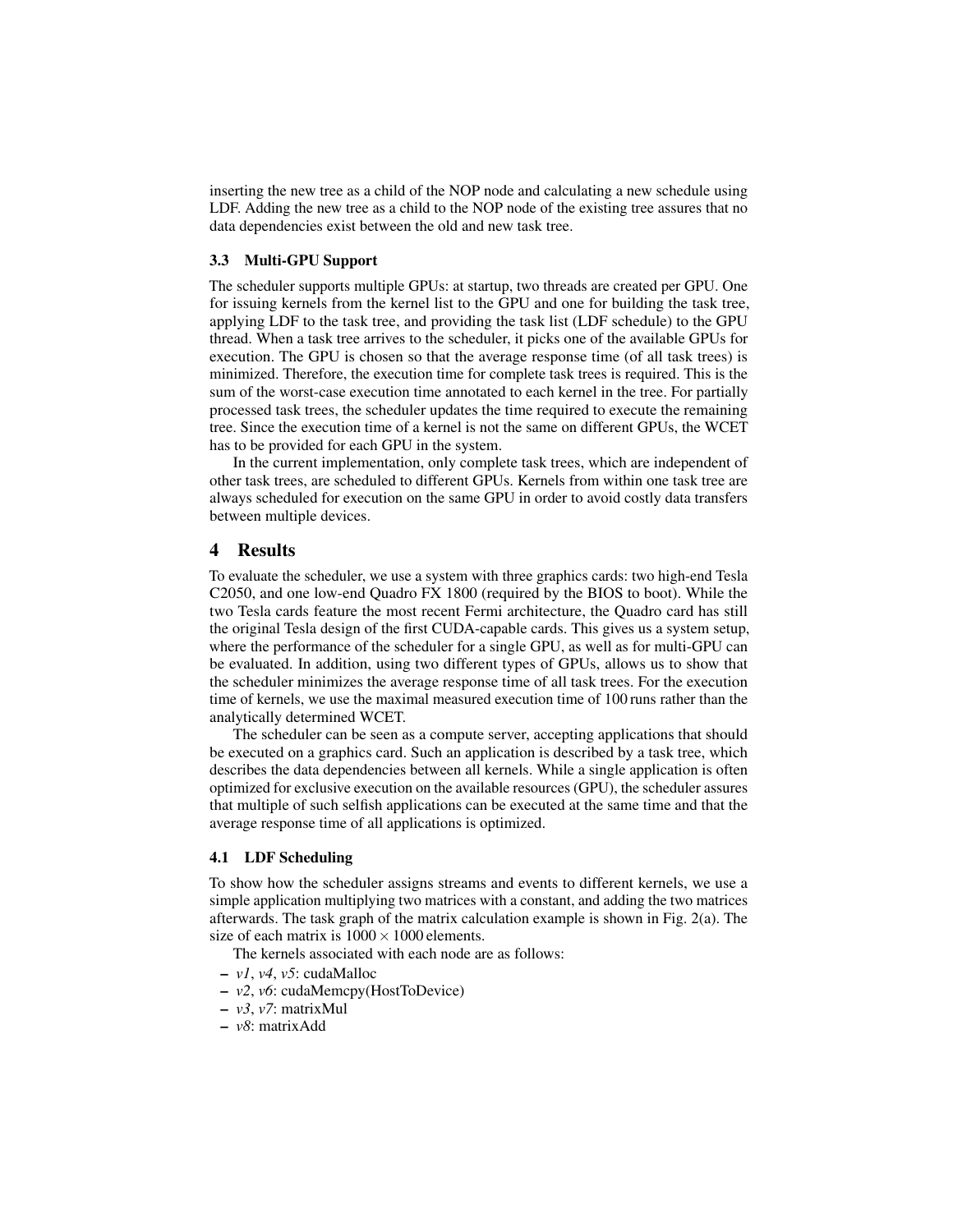<span id="page-7-1"></span><span id="page-7-0"></span>

<span id="page-7-3"></span><span id="page-7-2"></span>*Fig. 2:* Shown is the task graph for the matrix calculation example [\(a\)](#page-7-1) as well as the streams assigned by the scheduler [\(b\)](#page-7-2) and the added event synchronizations [\(c\).](#page-7-3)

### – *v9*: cudaMemcpy(DeviceToHost)

Given the task graph of Fig. [2](#page-7-0)[\(a\),](#page-7-1) the scheduler assigns streams to the nodes and adds event synchronization as seen in Fig. [2](#page-7-0)[\(b\)](#page-7-2) and [2](#page-7-0)[\(c\).](#page-7-3)

In order to determine the schedule using LDF, the execution time of each kernel has to be known as well as the deadline for each task. For priority scheduling, a priority is assigned to each kernel. Table [1](#page-7-4) lists the nodes from the matrix calculation example, their measured maximal execution time on the two considered graphics cards, as well as their deadline and priority.

In order to visualize how the scheduler issues kernels, which streams are used, and what time is spent for which kernel, we write the timings of all kernels to a file. The format of that file is in such a way that the profiler from NVIDIA can read the files and display them. By doing that, overlapping data transfers are not visible in the profile, since we synchronize after each kernel invocation in order to get accurate timings. Figure [3](#page-8-0)

<span id="page-7-4"></span>*Table 1:* Execution times in milliseconds of kernels from the matrix calculation example.

|                                                                                                       | vl | V <sup>2</sup> | v3       | v4            | v5 | v6             | v7   | v8                        | v9     |
|-------------------------------------------------------------------------------------------------------|----|----------------|----------|---------------|----|----------------|------|---------------------------|--------|
| WCET (Tesla)  0.15  0.70  0.53  0.15  0.15  0.70  0.53<br>WCET (Quadro) 0.12 1.70 1.00 0.12 0.12 1.70 |    |                |          |               |    |                | 1.00 | $0.60 \quad 1.30$<br>1.10 | - 1.88 |
| deadline<br>priority                                                                                  | Q  |                | $\sim$ 5 | $\mathcal{L}$ |    | $\overline{4}$ | h    |                           |        |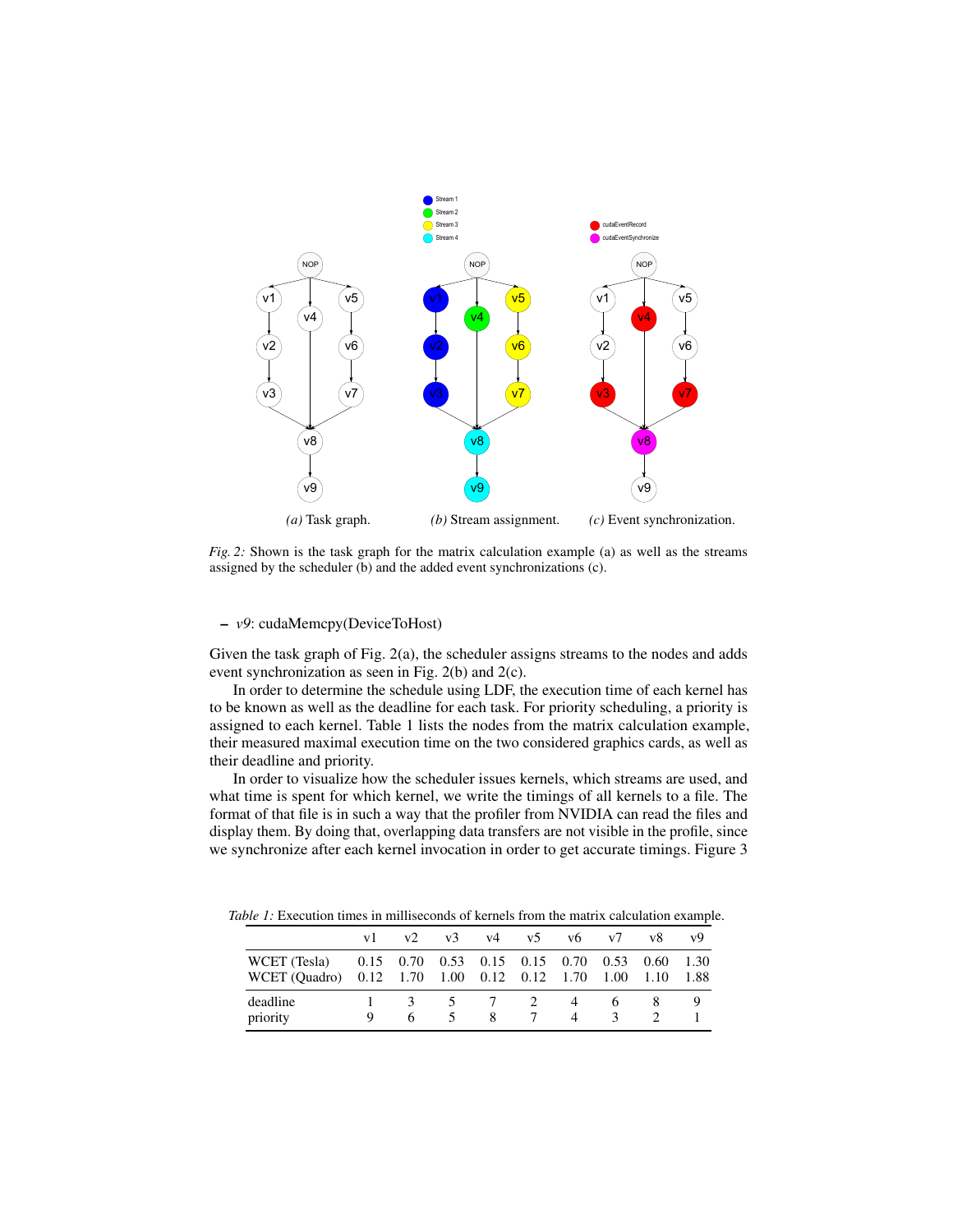<span id="page-8-0"></span>

*Fig. 3:* Profile of the matrix calculation example on a Tesla C2050.

shows that profile for the LDF schedule. We assign always the stream with id 999 and 998 to activities of the scheduler. Each of these activities corresponds to creating the LDF schedule and the task list for one graphics card. That is, when only one of these streams is present, only one GPU is used. The execution time for the task tree of Fig. [3](#page-8-0) takes 4.28 ms if no asynchronous data transfers are used. Otherwise, the execution time is reduced to 3.78 ms—0.5 ms less, which is the execution time of the matrix multiplication of node *v3* being executed concurrently with the data transfer kernel of node *v6*.

#### 4.2 Multi-GPU Support

To evaluate the behavior when multiple graphics cards are available, we submit more than one task tree to the scheduler. The scheduler uses the annotated WCET to decide which GPU should be used. The matrix calculations take 4.81 ms on the Tesla and 8.74 ms on the Quadro. We use the 2D/3D image registration from the domain of medical imaging as second application [\[6,](#page-11-10) [11\]](#page-11-11). The image registration is an iterative algorithm that tries to align a 3D volume with a 2D image and we limit the number of iterations to 64 for our experiments. The image registration takes 2107.80 ms on the Tesla and 22199.40 ms on the Quadro. When we submit more than one application to the scheduler, this WCET times are used to decide which GPUs to use.

Figure [4](#page-9-0) shows the benefits of using the Quadro in addition to one Tesla card when each of the two application is submitted twice. Although the matrix calculation takes almost double the time on the Quadro (8.74 ms) compared to the Tesla (4.81 ms), it is beneficial to use both cards to minimize the average response time. However, in case of the 2D/3D image registration, the Quadro (22199.40 ms) card takes ten times as long as the Tesla (2107.80 ms), and there is no benefit of using both cards.

Executing exactly these two scenarios, we get the schedule as shown in Fig. [5](#page-9-1) and [6.](#page-10-0) In case of the matrix calculations, two host threads are used for scheduling, and two GPUs are used for execution. The GPU associated to stream 1 is the faster Tesla, and the GPU associated to stream 2 is the slower Quadro. When the two instances of the image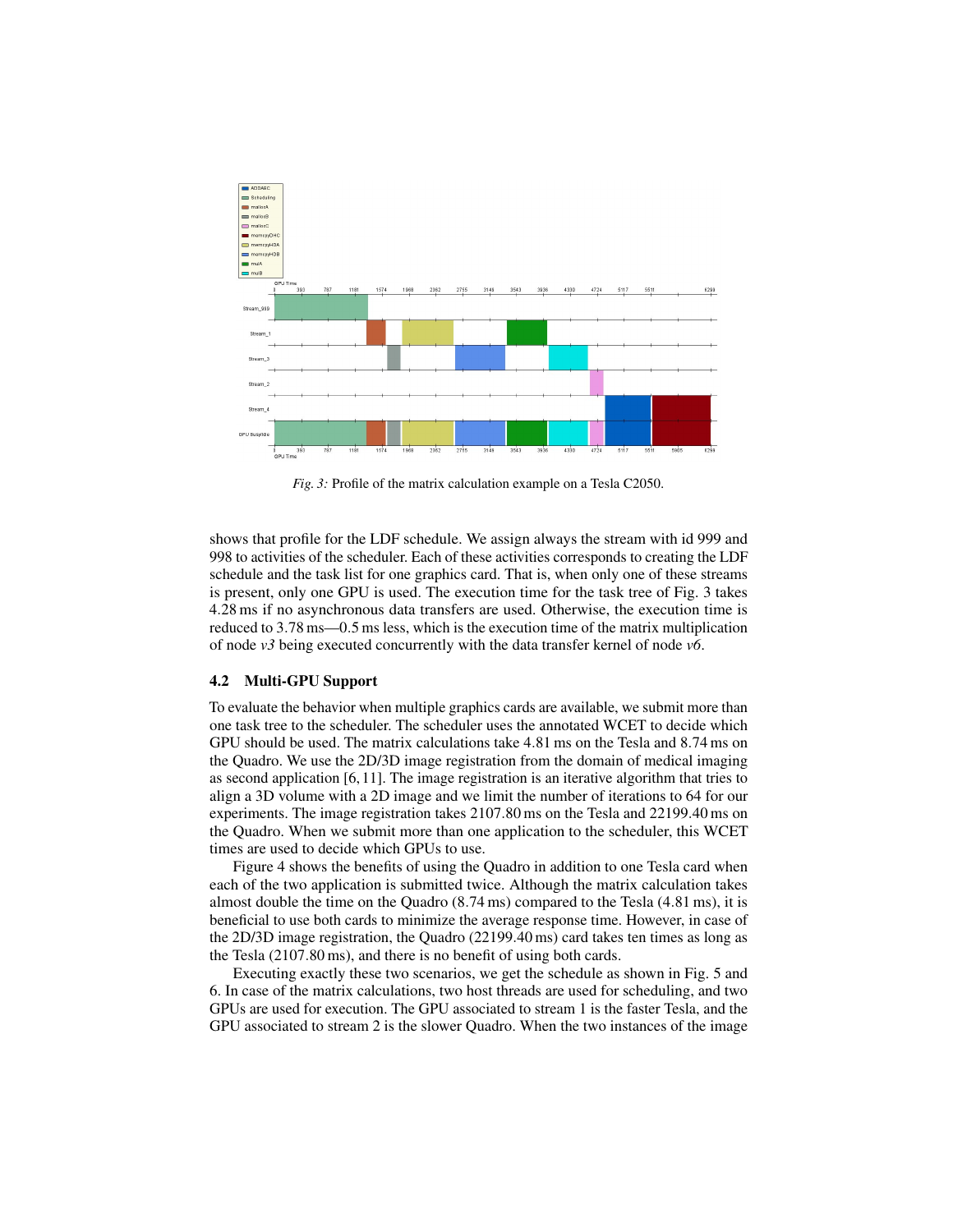<span id="page-9-2"></span><span id="page-9-0"></span>

<span id="page-9-3"></span>*Fig. 4:* Response time when using a Tesla C2050 and a Qaudro FX 1800 for the matrix calculation example [\(a\)](#page-9-2) and the image registration [\(b\).](#page-9-3) For the matrix calculations using both cards minimizes the average response time, while using only the Tesla card minimizes the average response time for the image registration.

registration are used, both are scheduled to the faster Tesla and all the scheduling is done by one thread. This takes 4288.73 ms.

Using both Teslas and the Quadro for the two image registration instances, both Tesla cards are utilized as seen in Fig. [6,](#page-10-0) requiring 2116.76 ms in total.

<span id="page-9-1"></span>

*Fig. 5:* Profile of two matrix calculation task trees scheduled on a system with one Tesla C2050 and one Quadro FX 1800. The scheduler uses both GPUs to minimize the average response time.

### 4.3 Dynamic Scheduling

Dynamic scheduling behavior is required when tasks already enqueued for execution are interrupted by a high-priority task. For this scenario, we use the image registration as long-running application, which is periodically interrupted by small matrix calculations. Only one Tesla card is used here, so that the long-running application gets interrupted by the high-priority tasks, rather than scheduling the high-priority tasks to the second Tesla. Figure [7](#page-10-1) shows the schedule for this scenario: as soon as the high-priority task arrives, a new schedule is calculated using LDF. While the new schedule is calculated, the GPU thread continues to issue tasks from the old tree to the graphics card. Once the new task list is calculated, the GPU thread switches to the new task list, removes the already processed kernels from this list and continues with the next kernel from the list—kernels from the high-priority task. Almost no time is wasted since the GPU thread continues scheduling kernels of the old task list while the new schedule is created.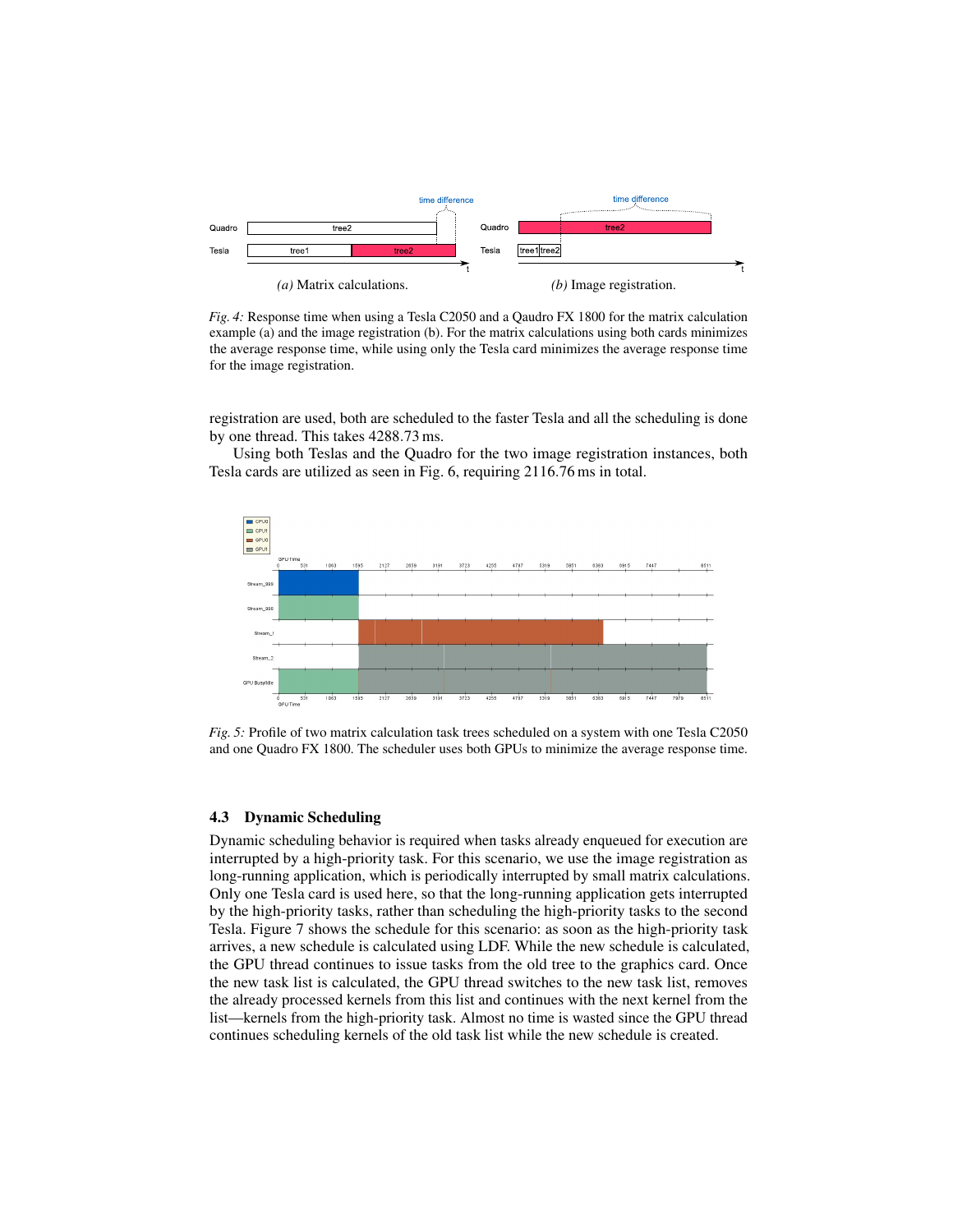<span id="page-10-2"></span><span id="page-10-0"></span>

*(b)* 2× Tesla C2050.

<span id="page-10-3"></span>*Fig. 6:* Profile of two image registration task trees scheduled on a system with [\(a\)](#page-10-2) one Tesla C2050 and one Quadro FX 1800 and [\(b\)](#page-10-3) two Tesla C2050. The scheduler uses in [\(a\)](#page-10-2) only the Tesla GPU to minimize the average response time, while in [\(b\)](#page-10-3) both Tesla GPUs are used.

<span id="page-10-1"></span>

*Fig. 7:* Profile of the image registration, with periodically arriving high-priority tasks: the scheduler interrupts the image registration and schedules the high-priority tasks and resumes the execution of the image registration.